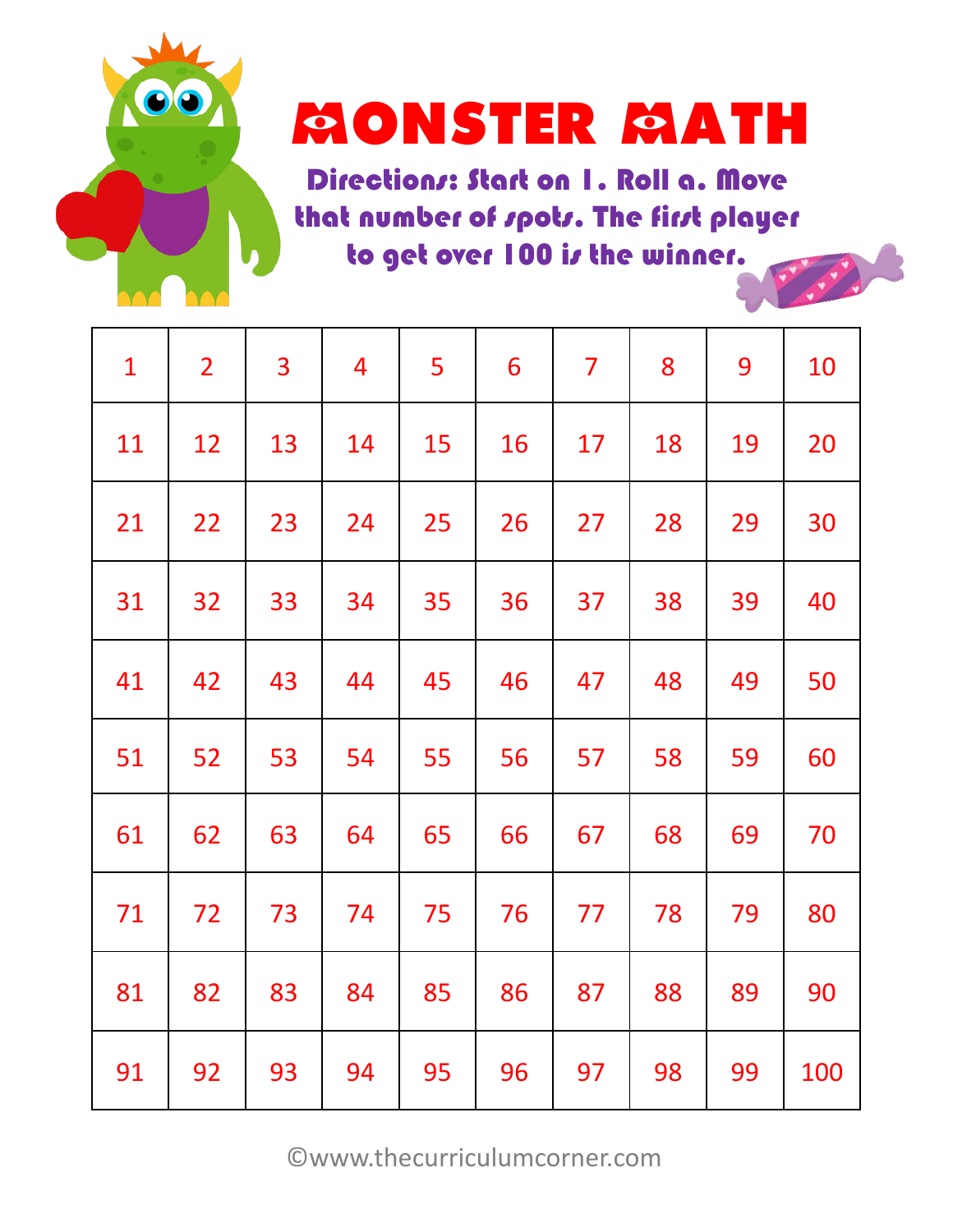

### **MONSTER MATH**

Directions: Start on 1. Roll a die and add 1. Move that number of spots. The first player to get over 100 is the winner.

| 1  | $\overline{2}$ | 3  | 4  | 5  | 6  | 7  | 8  | 9  | 10  |
|----|----------------|----|----|----|----|----|----|----|-----|
| 11 | 12             | 13 | 14 | 15 | 16 | 17 | 18 | 19 | 20  |
| 21 | 22             | 23 | 24 | 25 | 26 | 27 | 28 | 29 | 30  |
| 31 | 32             | 33 | 34 | 35 | 36 | 37 | 38 | 39 | 40  |
| 41 | 42             | 43 | 44 | 45 | 46 | 47 | 48 | 49 | 50  |
| 51 | 52             | 53 | 54 | 55 | 56 | 57 | 58 | 59 | 60  |
| 61 | 62             | 63 | 64 | 65 | 66 | 67 | 68 | 69 | 70  |
| 71 | 72             | 73 | 74 | 75 | 76 | 77 | 78 | 79 | 80  |
| 81 | 82             | 83 | 84 | 85 | 86 | 87 | 88 | 89 | 90  |
| 91 | 92             | 93 | 94 | 95 | 96 | 97 | 98 | 99 | 100 |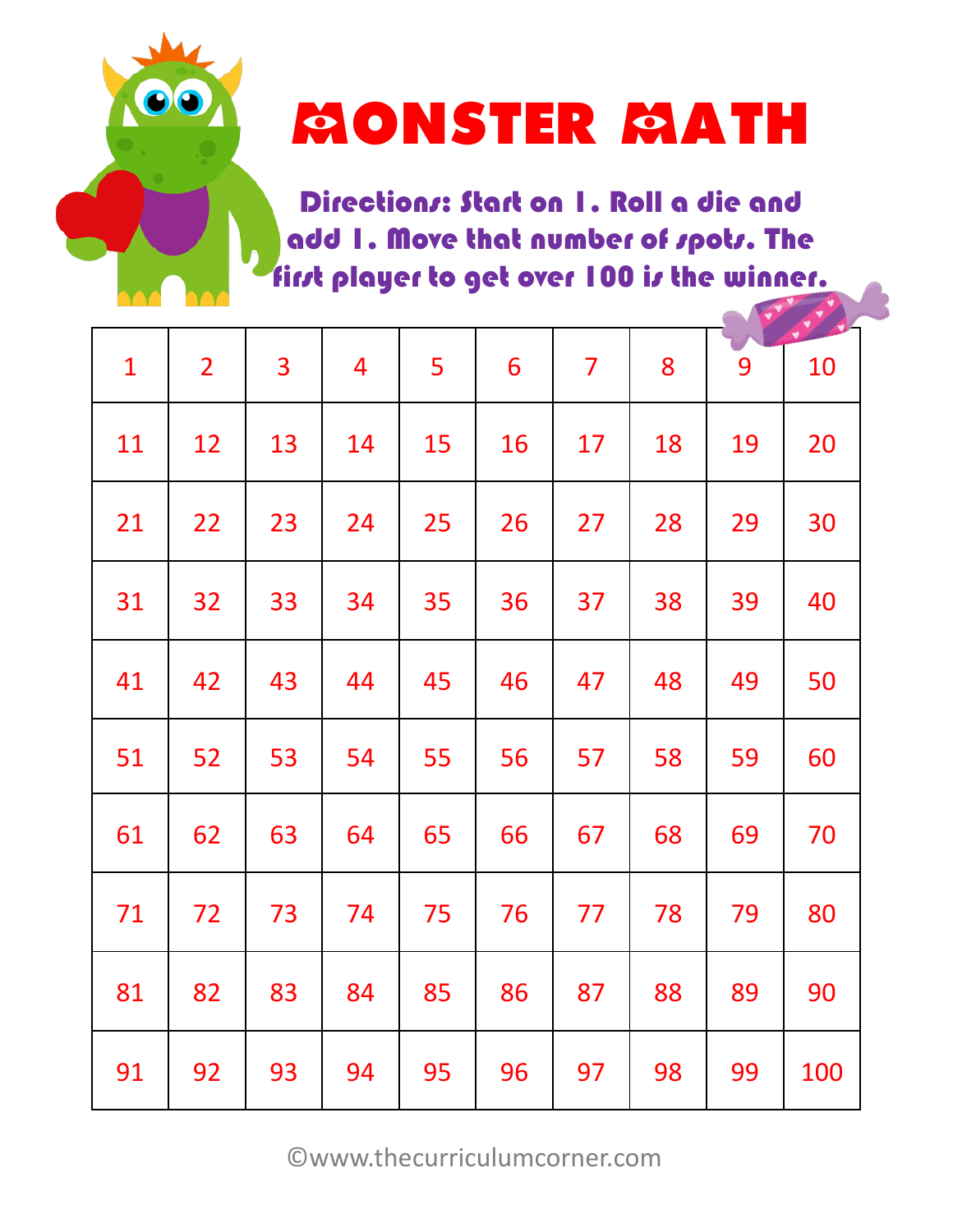

# Hop to It

Directions: Start on I. Roll a die. Hop that number of spots. The first player to get over 100 is the winner.

| $\mathbf{1}$ | $\overline{2}$ | 3  | 4  | 5  | 6  | $\overline{\mathbf{7}}$ | 8  | 9  | 10  |
|--------------|----------------|----|----|----|----|-------------------------|----|----|-----|
| 11           | 12             | 13 | 14 | 15 | 16 | 17                      | 18 | 19 | 20  |
| 21           | 22             | 23 | 24 | 25 | 26 | 27                      | 28 | 29 | 30  |
| 31           | 32             | 33 | 34 | 35 | 36 | 37                      | 38 | 39 | 40  |
| 41           | 42             | 43 | 44 | 45 | 46 | 47                      | 48 | 49 | 50  |
| 51           | 52             | 53 | 54 | 55 | 56 | 57                      | 58 | 59 | 60  |
| 61           | 62             | 63 | 64 | 65 | 66 | 67                      | 68 | 69 | 70  |
| 71           | 72             | 73 | 74 | 75 | 76 | 77                      | 78 | 79 | 80  |
| 81           | 82             | 83 | 84 | 85 | 86 | 87                      | 88 | 89 | 90  |
| 91           | 92             | 93 | 94 | 95 | 96 | 97                      | 98 | 99 | 100 |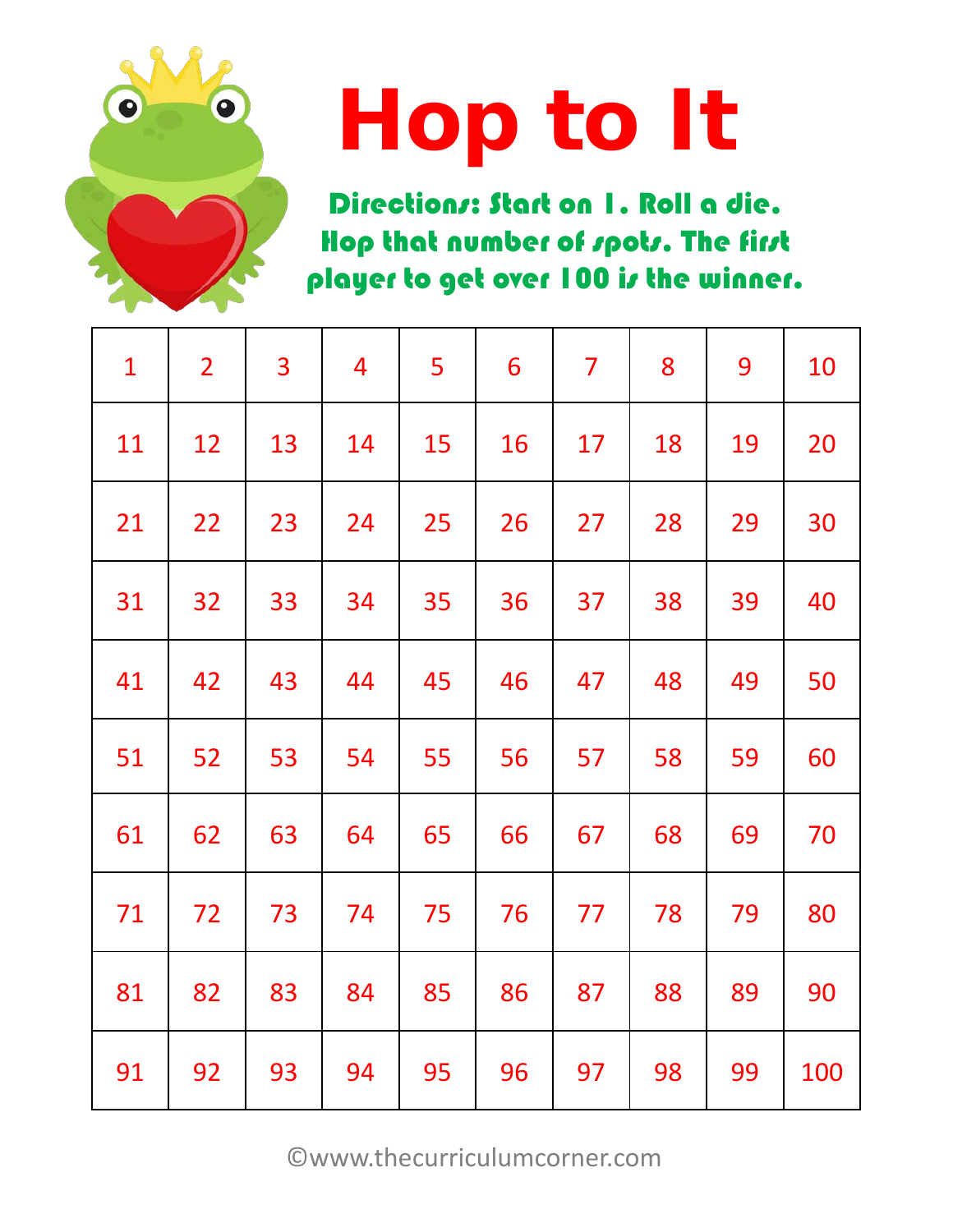# Hop to It

Directions: Start on 1. Roll a die and add 1. Hop that number of spots. The first player to get over 100 is the winner.

| $\mathbf{1}$ | $\overline{2}$ | 3  | $\overline{4}$ | 5  | 6  | $\overline{\mathbf{7}}$ | 8  | 9  | 10  |
|--------------|----------------|----|----------------|----|----|-------------------------|----|----|-----|
| 11           | 12             | 13 | 14             | 15 | 16 | 17                      | 18 | 19 | 20  |
| 21           | 22             | 23 | 24             | 25 | 26 | 27                      | 28 | 29 | 30  |
| 31           | 32             | 33 | 34             | 35 | 36 | 37                      | 38 | 39 | 40  |
| 41           | 42             | 43 | 44             | 45 | 46 | 47                      | 48 | 49 | 50  |
| 51           | 52             | 53 | 54             | 55 | 56 | 57                      | 58 | 59 | 60  |
| 61           | 62             | 63 | 64             | 65 | 66 | 67                      | 68 | 69 | 70  |
| 71           | 72             | 73 | 74             | 75 | 76 | 77                      | 78 | 79 | 80  |
| 81           | 82             | 83 | 84             | 85 | 86 | 87                      | 88 | 89 | 90  |
| 91           | 92             | 93 | 94             | 95 | 96 | 97                      | 98 | 99 | 100 |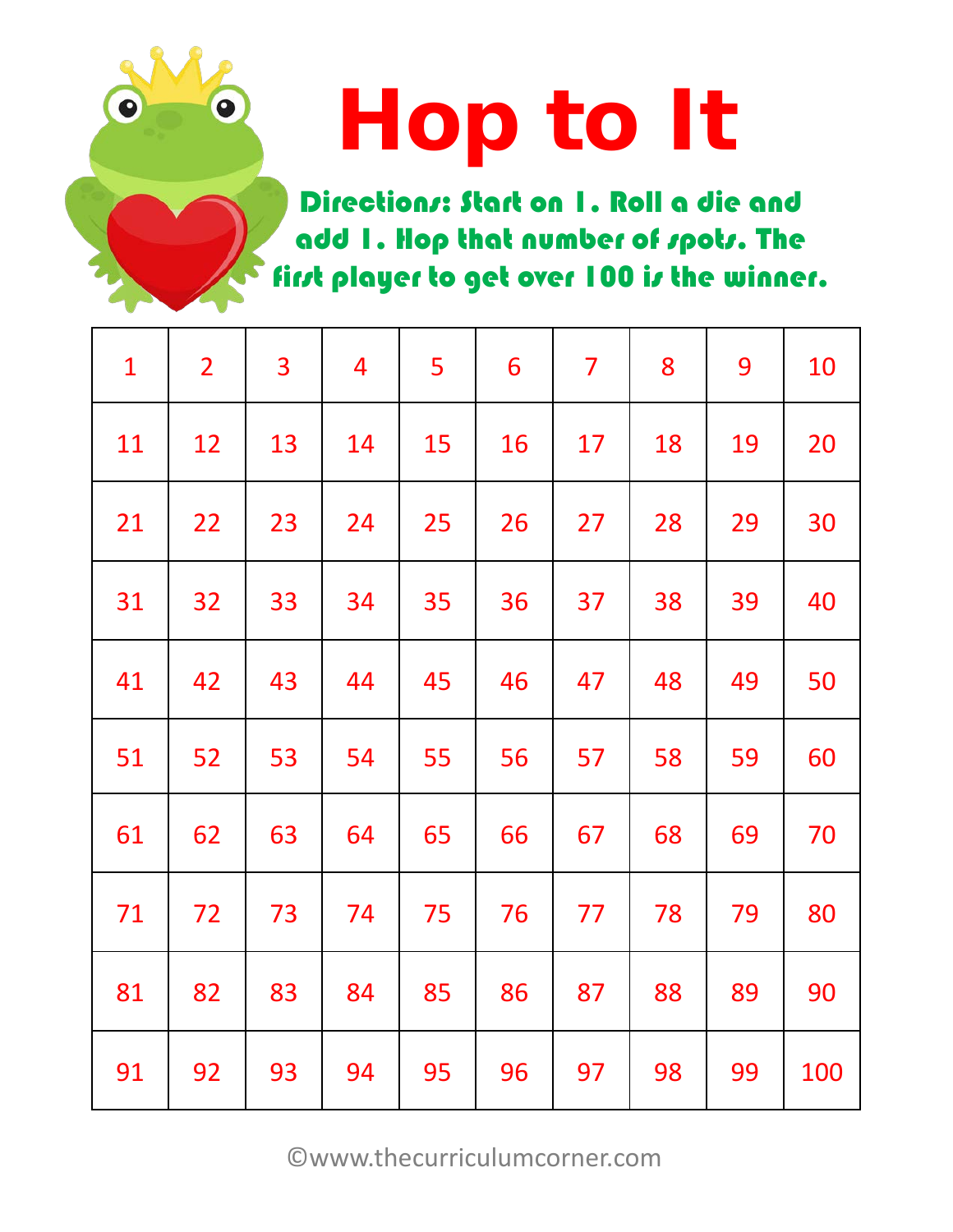#### Skate to the End

Directions: Start on I. Roll a die. Skate that number of spots. The first player to get over 100 is the winner.

| $\mathbf{1}$         | $\overline{2}$ | 3  | 4  | 5  | 6  | 7  | 8  | 9  | 10  |
|----------------------|----------------|----|----|----|----|----|----|----|-----|
| 11                   | 12             | 13 | 14 | 15 | 16 | 17 | 18 | 19 | 20  |
| 21                   | 22             | 23 | 24 | 25 | 26 | 27 | 28 | 29 | 30  |
| 31                   | 32             | 33 | 34 | 35 | 36 | 37 | 38 | 39 | 40  |
| 41                   | 42             | 43 | 44 | 45 | 46 | 47 | 48 | 49 | 50  |
| 51                   | 52             | 53 | 54 | 55 | 56 | 57 | 58 | 59 | 60  |
| 61                   | 62             | 63 | 64 | 65 | 66 | 67 | 68 | 69 | 70  |
| 71                   | 72             | 73 | 74 | 75 | 76 | 77 | 78 | 79 | 80  |
| 81                   | 82             | 83 | 84 | 85 | 86 | 87 | 88 | 89 | 90  |
| 91<br>$\blacksquare$ | 92             | 93 | 94 | 95 | 96 | 97 | 98 | 99 | 100 |